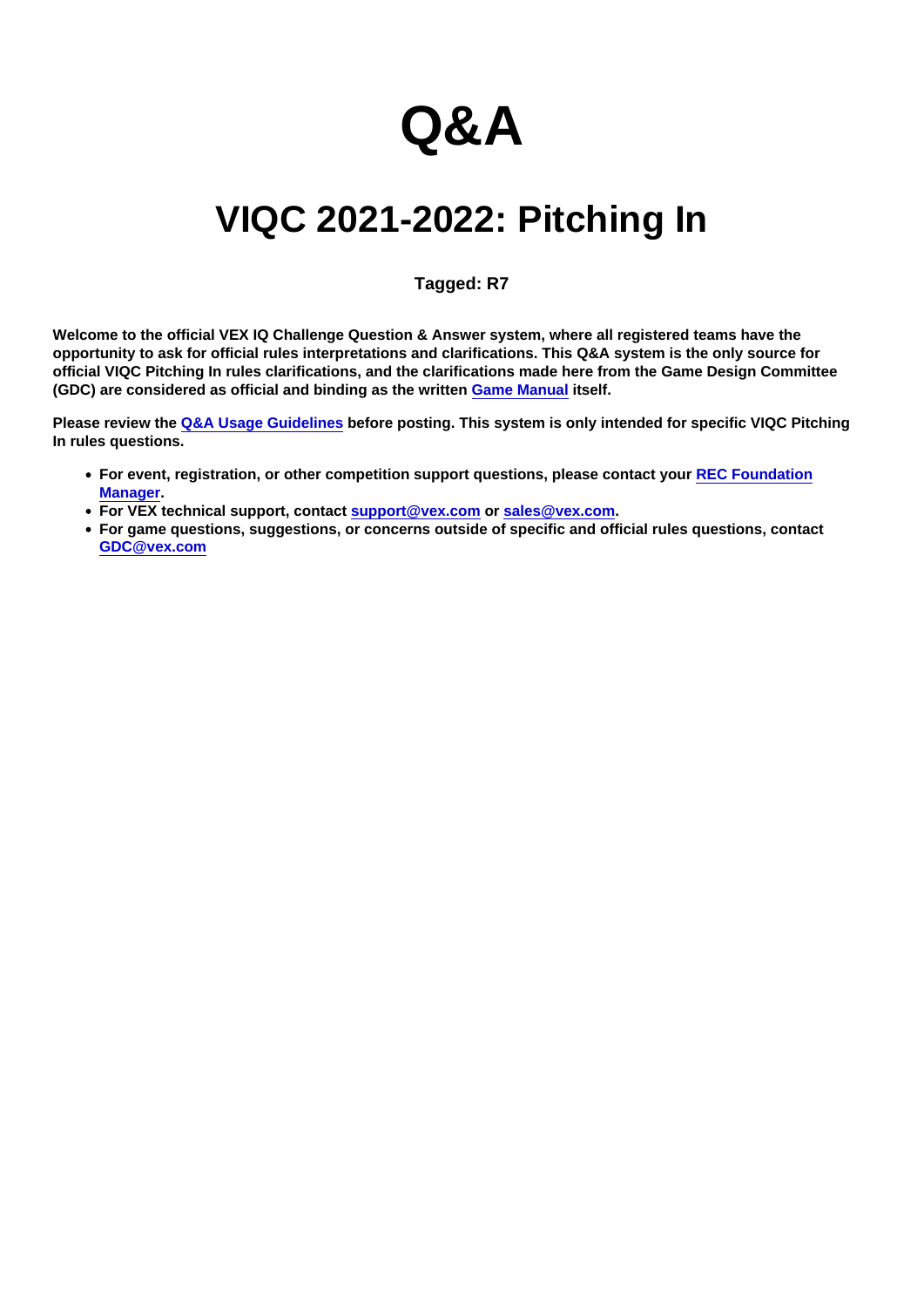# Index

[Commercially Available Standoffs](#page-2-0) 

[<R7> Is 228-3201-1934 Legal?](#page-2-0)

[Rope / String use on a IQ Robot](#page-2-0)

[VEX-U hardware allowances.](#page-3-0)

[Legal Parts Appendix](#page-4-0)

[<VUR6> Clarification](#page-4-0)

[R7.c regarding commercially available nuts for screws](#page-6-0)

[Non-Vex Screws & Nuts - aluminum / nylon](#page-6-0)

[R7i 1/8" Nylon Paracord](#page-7-0) 

[Hardware specified by VEXpro, but not available from VEXpro.](#page-7-0)

[Are the number plates legal or illegal?](#page-8-0)

[Making Smart Cords](#page-8-0)

[Use of Color Filter for Vision Sensor](#page-9-0)

[Can a team make custom paddles for their controllers?](#page-9-0)

[Vision sensor](#page-9-0)

[\(Il\)Legal parts list](#page-10-0)

[<R7e>. is Paracord still legal?](#page-10-0)

[Super Glue](#page-11-0)

[Smart cable repair](#page-11-0)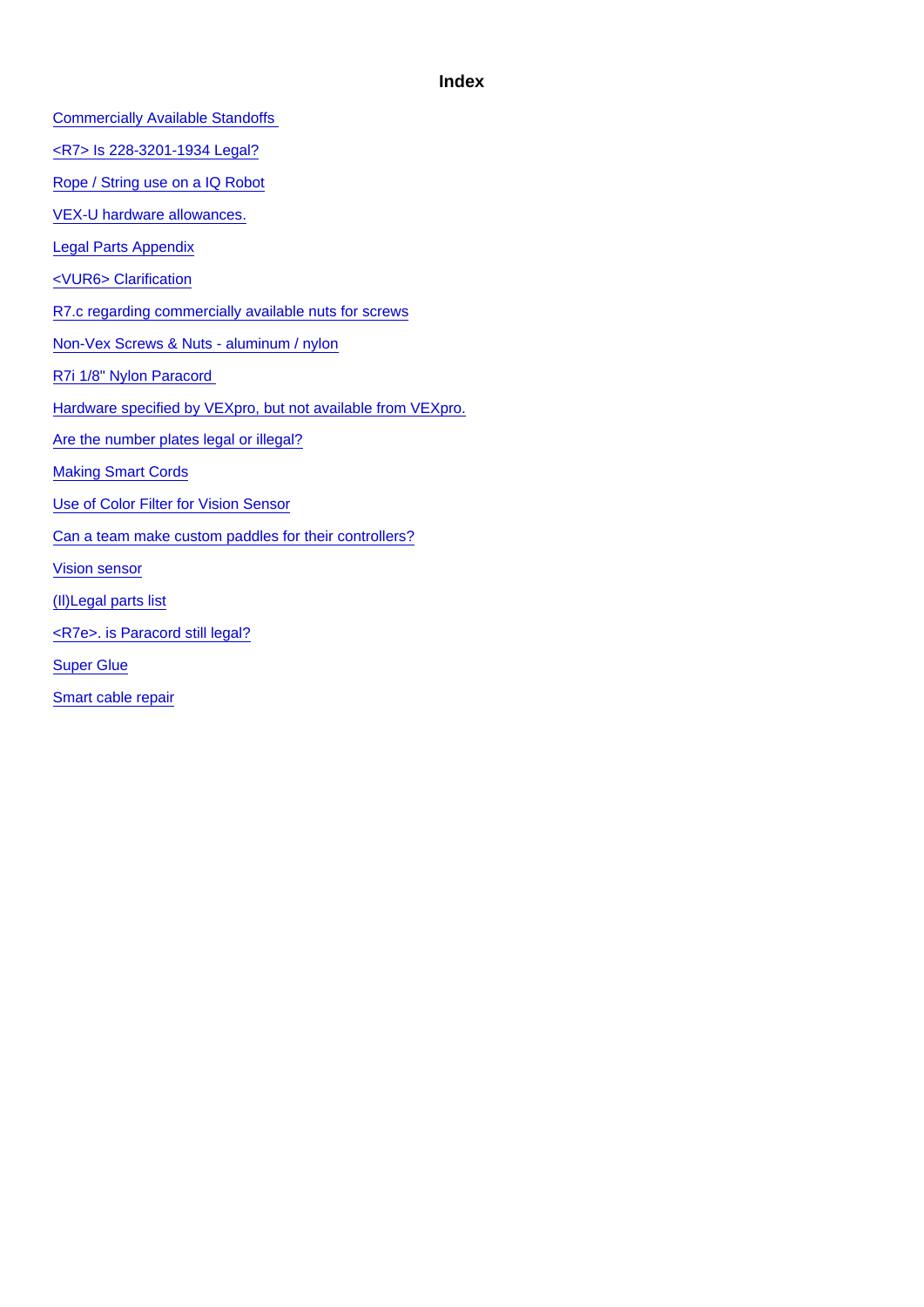# <span id="page-2-0"></span>Commercially Available Standoffs

R6 R7 R8 R12

# Hello,

This question comes with the changes to "identical parts" and standoffs not being considered under R12.

R12

Robots may use any commercially available #4, #6, #8, M3, M3.5, or M4 screw up to 2.5" (63.5mm) long (nominal), and any commercially available nut, washer, and / or non-threaded spacer (up to 2.5" (63.5mm) long) to fit these screws.

R6, R7 and R8 do not mention standoffs as an exception for what can be used from a third party.

Are standoffs purchased from third parties legal if they are identical in in all ways besides color to what VEX Robotics / VEX Robotics resellers provide?

Thank you for your time!

### Answered by committee

Yes. R12 will be updated to include standoffs in the February 1 Game Manual update.

# <R7> Is 228-3201-1934 Legal?

R7

The part is not in either the legal parts, nor the illegal parts list. A similar item is found in legal parts listed as 228-2500- 1934, we would assume 228-3201-1934 should be legal as it's just different color of the legal version. But an official clarification would be appreciated.

#### Answered by committee

Yes, this is legal.

The Legal Parts Appendix includes the following introduction on page 2:

Because VEX IQ parts come in many colors, any colors depicted in the renderings below may not necessarily reflect the colors of the final physical products.

This also means that if a part has the same Unique Part Identifier (i.e. last 3-4 digits) as a part listed in this Appendix, but a different Color SKU Identifier, then it is still considered legal. This article explains the VEX IQ part number system in more detail: [kb.vex.com/hc/en-us/articles/360044274672-Color-Part-Number-Info-for-VEX-IQ](https://kb.vex.com/hc/en-us/articles/360044274672-Color-Part-Number-Info-for-VEX-IQ)

We will be sure to clarify this further in a future VIQC Legal Parts Appendix update.

# Rope / String use on a IQ Robot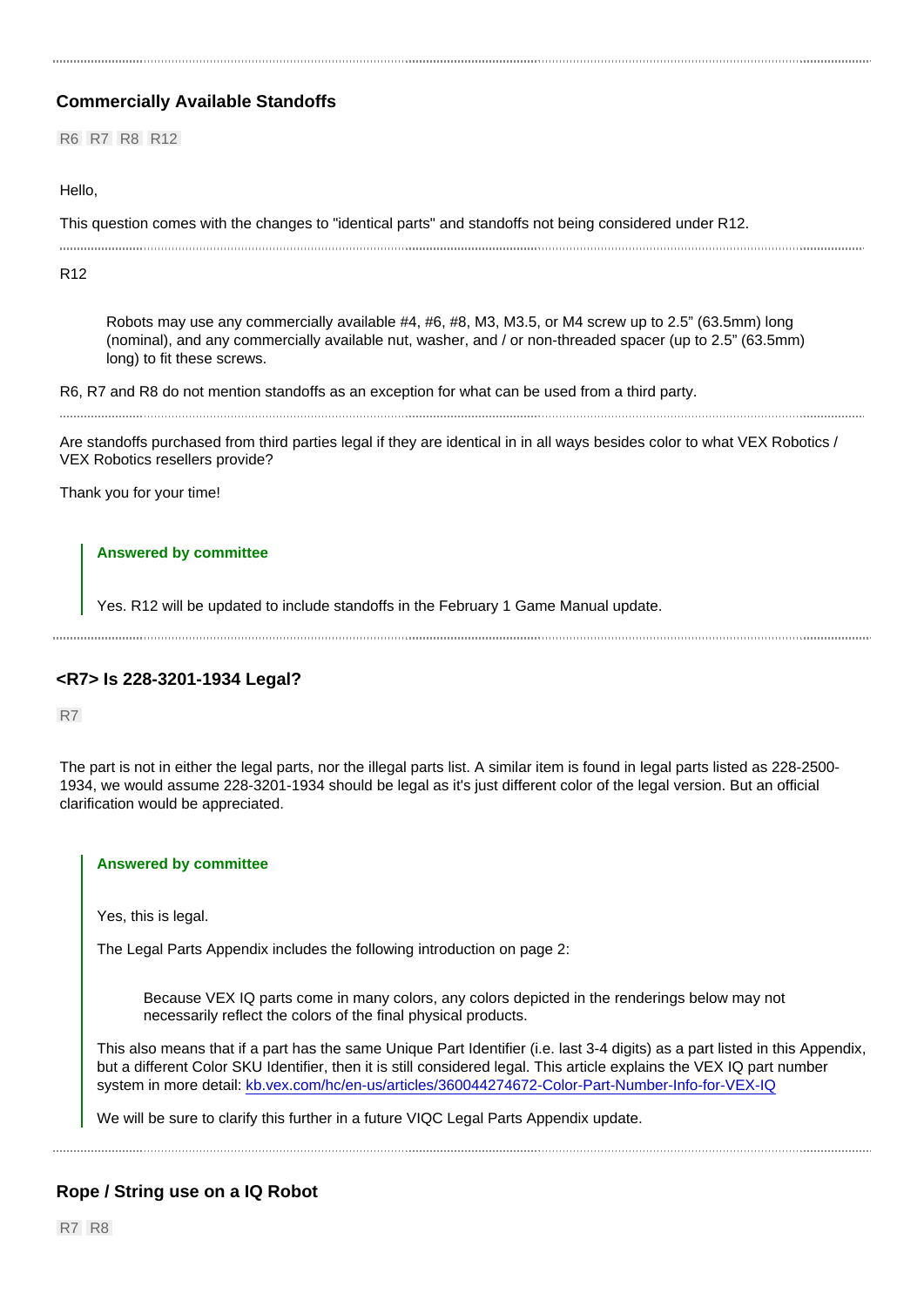<span id="page-3-0"></span>Can a student use rope or string on their IQ robot? I see that these parts are approved through Vex this year 228-2500- 430 12x Pitch Rope, 228-2500-436 20x Pitch Rope , 228-2500-438 24x Pitch Rope and 228-2500-448 120x Pitch Rope but can the students use non offical vex IQ parts like R8 e. from the V5 rule book be used? (An unlimited amount of rope / string, no thicker than 1/4" (6.35mm)).

Thank you for your help with this matter.

Answered by committee can the students use non offical vex IQ parts like R8 e. from the V5 rule book be used? (An unlimited amount of rope / string, no thicker than 1/4" (6.35mm)). No. As noted in your question, the [VIQC Legal Parts Appendix](https://link.vex.com/docs/viqc/pitching-in/legal-parts) provides a comprehensive list of legal VEX IQ parts. Furthermore, rule R8 (quoted below) lists all legal non-VEX IQ components. Rope/string is not included in this list; therefore, it is not legal. <R8> Non-VEX IQ components. Robots are allowed to use the following additional "non-VEX IQ" components: a. Appropriate non-functional decorations, provided that these do not affect the Robot performance in any significant way or affect the outcome of the Match. These decorations must be in the spirit of the event. Inspectors will have the final say in what is considered "nonfunctional" and "appropriate". i. Any decorations must be backed by legal materials that provide the same functionality, (For example, if your Robot has a giant decal that prevents Balls from falling out of the Robot, the decal must be backed by VEX IQ material that also prevents the Balls from falling out). ii. The use of non-toxic paint is considered a legal non-functional decoration. However, any paint being used as an adhesive or to impact how tightly parts fit together would be classified as functional. b. Rubber bands that are identical in length and thickness to those included in the VEX IQ product line (#32 & #64). c. ?" metal shafts from the VEX V5 product line.

# VEX-U hardware allowances.

# R7 VEX U

Hardware for VRC is given under <R7> c. Any commercially available #4, #6, #8, M2, M2.5, M3 or M4 screw up to 2" long (nominal), and any commercially available nut and/or washer to fit these screws.

<VUR2> a. i. expands this to "Small hardware, such as screws and nuts found in VRC field kits, are permitted."

Is the intent of VUR2 to allow any hardware up to size 1/4" (M6) for VEX-U? VEX-Pro does not specifically sell hardware, but some hardware is included in various components, such as VERSADROP has 1/4" and #10 hardware included. Also, Versaframe specifies #8 screws or 5/32" aluminum rivets for assembly, but VEXPRO does not sell either in the catalog. Would aluminum rivets (and any size steel screw or nut for that matter) fall under the "unlimited aluminum and steel" since both types of fasteners could be machined from aluminum or steel bar stock as allowed by <VUR-3>c?

Answered by committee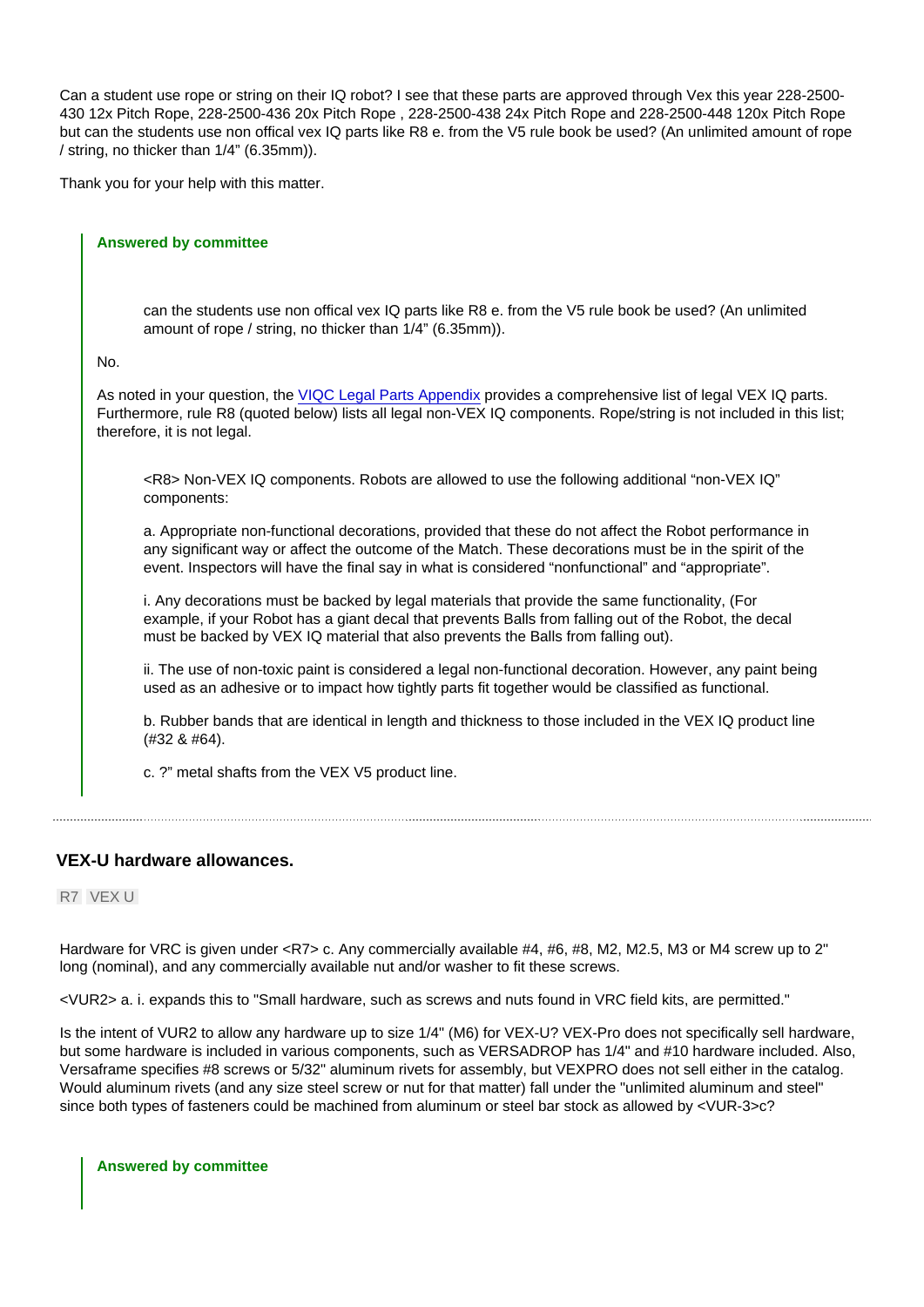<span id="page-4-0"></span>The intent of VUR2a-i was specifically in reference to field kits, which are not permitted (per VUR2a). It would not be feasible to differentiate between a screw that came from a field kit and a "normal" screw. VUR2a-i was not meant to stand alone as a blanket allowance for small hardware beyond R7c.

That being said, rivets and hardware found inside of VEXpro kits are considered legal fasteners for VEX U. We will be sure to clarify this in the June 15th update.

#### 

### Legal Parts Appendix

R7

Will the legal parts appendix be available this year? <R7> indicates that it will be:

Note: A comprehensive list of legal parts can be found in the VEX IQ Challenge Legal Parts Appendix, at [www.vexrobotics.com/vexiq/competition/viqc-current-game](https://www.vexrobotics.com/vexiq/competition/viqc-current-game)

However, it is not on the page.

Thanks!

#### Answered by committee

Thank you for bringing this to our attention. The webpage has been updated to include these Appendices.

### <VUR6> Clarification

R6 R7 R8 R10 R12 R20 R22 VUR2 VUR3 VUR5 VUR6 VUR8

In this previous ruling, it was determined that <VUR5> takes priority over <VUR6>:

[www.robotevents.com/VEXU/2020-2021/QA/674](https://www.robotevents.com/VEXU/2020-2021/QA/674)

However, this is contradictory to every other instance of past rulings regarding <VUR6> and the wording of <VUR6> in the game manual.

?

For example, consider a typical custom sensor such as the pixy camera:

[www.robotshop.com/en/charmed-labs-pixy-2-cmucam5-image-sensor.html](https://www.robotshop.com/en/charmed-labs-pixy-2-cmucam5-image-sensor.html)

This sensor violates <R6>, <R7>, <R8>, <R10>, <R12>, <R20>, <R22>, as well as <VUR3> and <VUR8>.

VUR3 restricts the materials allowed, but this sensor violates the allowed materials.

VUR8 restricts the screw sizes allowed, but this sensor may have smaller screws than the allowed limit.

As another example, considerer a vex IQ sensor: [www.vexrobotics.com/228-3014.html](https://www.vexrobotics.com/228-3014.html)

This sensor would violate <R6>, <R7>, <R8>, <R10>, <R12>, <R20>, <R22>, as well as <VUR3> and <VUR2b>.

<VUR2b> restricts teams from using any vex IQ electronics, which would include this sensor.

?

Because <VUR6> specifically states "There is no restriction on sensors and other additional electronics that Robots may use for sensing and processing" it has been understood by most VexU teams that <VUR6> takes priority over all the other rules in the game manual. Logically this would also mean <VUR6> would take priority over <VUR5>.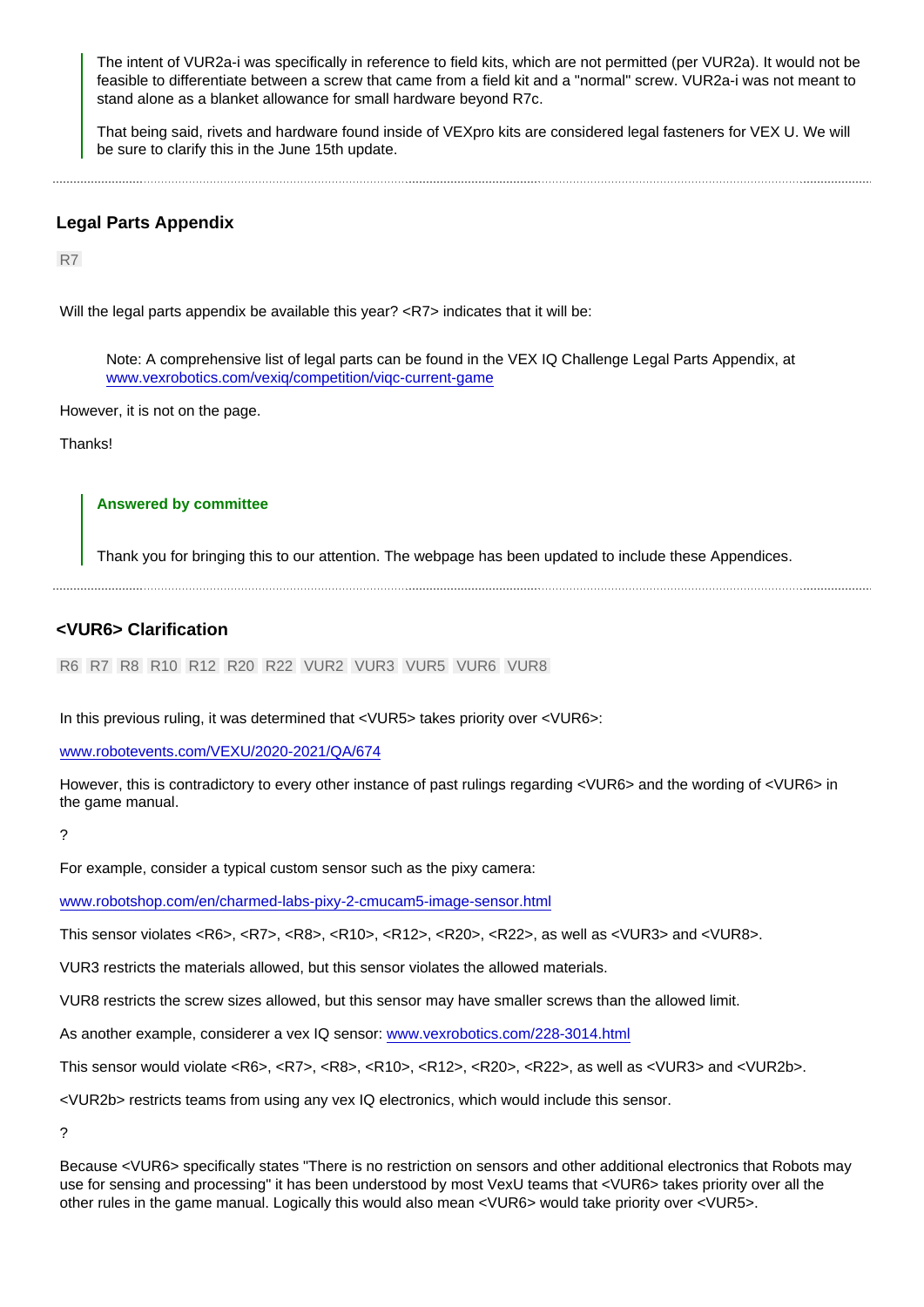?

Several other Q/As over the years have verified this as correct as the wording on <VUR6> has not significantly changed since these rulings:

[www.vexforum.com/t/answered-vexu-speakers-as-part-of-custom-sensor/42312](https://www.vexforum.com/t/answered-vexu-speakers-as-part-of-custom-sensor/42312)

[www.vexforum.com/t/answered-vex-u-old-college-q-a-updates/23810](https://www.vexforum.com/t/answered-vex-u-old-college-q-a-updates/23810)

[www.vexforum.com/t/answered-custom-sensor-housing/19582/2](https://www.vexforum.com/t/answered-custom-sensor-housing/19582/2)

These three Q/As verify that <VUR6> would take priority over <VUR3> and <VUR8> as well as all the regular game manual rules mentioned above.

Furthermore, the following Q/A shows that <VUR6> would also take priority over <VUR5>:

[www.vexforum.com/t/answered-vex-u-non-vex-servo-motors-for-a-custom-sensor/35538](https://www.vexforum.com/t/answered-vex-u-non-vex-servo-motors-for-a-custom-sensor/35538)

This allowed external non vex motors used solely for manipulating custom sensors.

If this were the case, it would agree with the wording of <VUR6>. There are numerous sensors and processing boards that rely on motors to operate.

For example, many full field lidar systems such as:

[www.robotshop.com/en/rplidar-a1m8-360-degree-laser-scanner-development-kit.html](https://www.robotshop.com/en/rplidar-a1m8-360-degree-laser-scanner-development-kit.html)

rely on an integrated motor to spin the lidar enabling it to map the field. VexU teams have legally used similar lidar systems in the past and may plan to do so again this season.

Another example would be the Nvidia Jetson Xavier NX listed below:

[www.nvidia.com/en-us/autonomous-machines/embedded-systems/jetson-xavier-nx/](https://www.nvidia.com/en-us/autonomous-machines/embedded-systems/jetson-xavier-nx/)

This processing board has a built-in fan on its heatsink that is critical to its function as a processing unit.

A third example is the pixy tilt and pan kit: [pixycam.com/pixy2-pan-tilt-kit/](https://pixycam.com/pixy2-pan-tilt-kit/) (ruled legal in the above Q/A linked).

Without these integrated motors, none of these sensors or processing units could function as intended.

?

Therefore, which rules, if any, restrict the "no restriction" clause of <VUR6>?

Furthermore, if <VUR5> does not apply to <VUR6>, then was the previous ruling in QA#674 an error?

If <VUR5> is applicable, are 360-degree Lidar sensors and the Nvidia Jetson processing boards also illegal? If all VexU appendix rules also apply to <VUR6>, then does that mean that there are no legal VexU custom sensors?

#### Answered by committee

If all VexU appendix rules also apply to <VUR6>, then does that mean that there are no legal VexU custom sensors?

Please see rule G3:

<G3> Use common sense. When reading and applying the various rules in this document, please remember that common sense always applies in the VEX Robotics Competition.

The intent of the answer in the linked Q&A was to prohibit using VUR6 as a loophole to install cooling fans on a Robot.

Sensors containing an internal motor which is integral to their operation, such as a LIDAR or pan-tilt Pixy, would be permissible. It would not be feasible for an inspector to take apart a LIDAR module to see if there is a motor inside of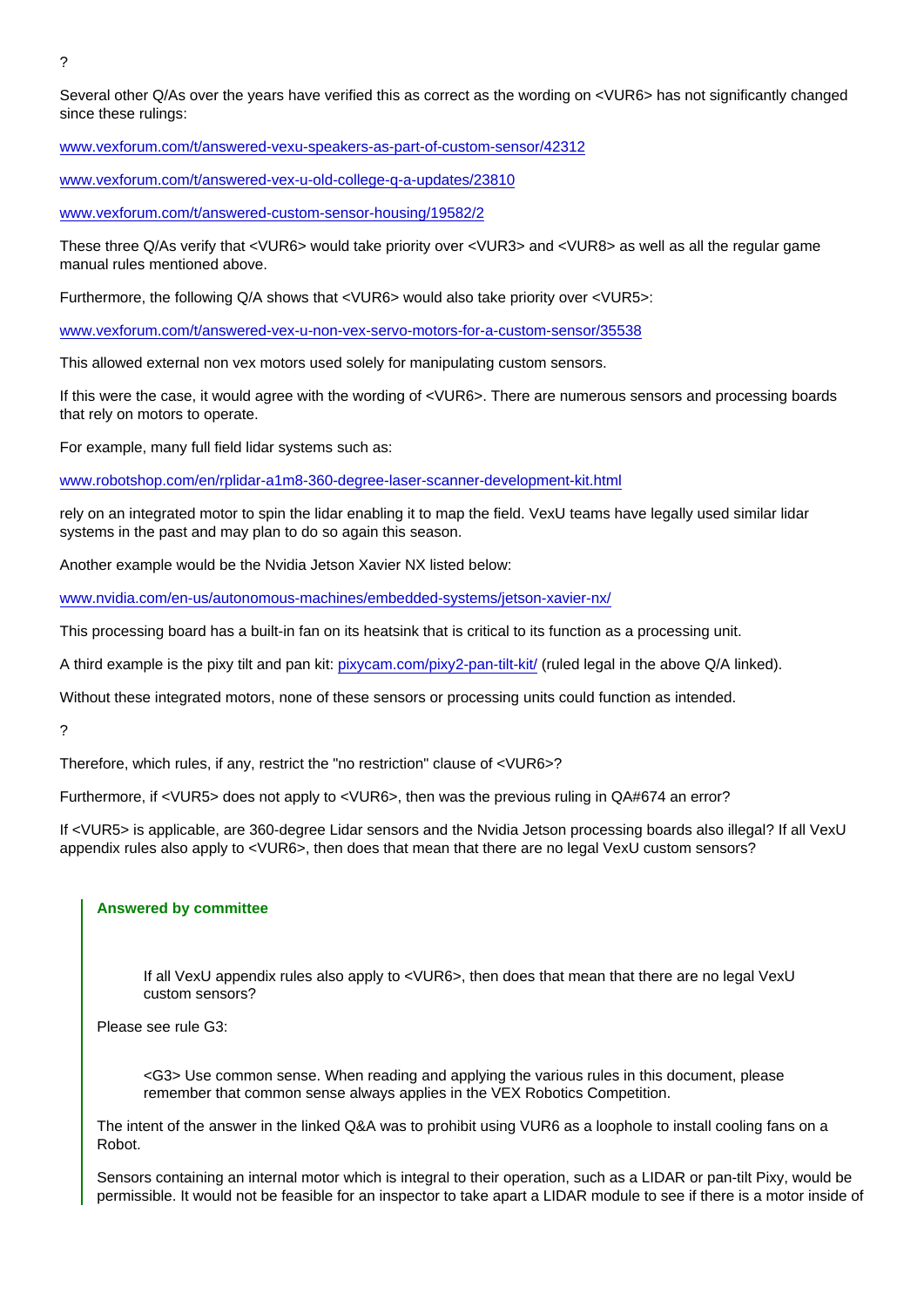<span id="page-6-0"></span>it. It is, however, feasible for an inspector to check if a fan is being used to cool a V5 Smart Motor.

To prevent confusion, we would advise Teams with external processors that require thermal protection to utilize a [passive heat sink](https://connecttech.com/product/nvidia-jetson-xavier-nx-passive-heat-sink/) instead of an active cooling fan.

# R7.c regarding commercially available nuts for screws

R7

Rule R7.c allows for "Any commercially available #4, #6, #8, M2, M2.5, M3 or M4 screw up to 2" long (nominal), and any commercially available nut and/or washer to fit these screws."

I would like to ascertain that nuts known as cap nuts (sometimes called acorn nuts) can be used under this rule.

McMaster describes them thusly: "Also known as acorn nuts, they have a smooth rounded head that covers and protects threads while providing a finished appearance."

A link to an example with a picture can be found here: [www.mcmaster.com/#91855a440/=1e8raxb](https://www.mcmaster.com/#91855a440/=1e8raxb)

Thanks

#### Answered by committee

The rest of <R7c> states the following:

The intent of the rule is to allow teams to purchase their own commodity hardware without introducing additional functionality not found in standard VEX equipment. It is up to inspectors to determine whether the non-VEX hardware has introduced additional functionality or not.

If used simply to protect threads and provide a finished appearance, these nuts would be legal. However, if used for another purpose (such as a form of ball caster or to interact with a sensor in a way that a standard nut would not), then that would be considered "introducing additional functionality" and would not be legal.

# Non-Vex Screws & Nuts - aluminum / nylon

R7

<R7> Robots are allowed the following additional "non-VEX" components: c. Any commercially available #4, #6, #8, M2, M2.5, M3 or M4 screw up to 2" long (nominal), and any commercially available nut and/or washer to fit these screws. The intent of the rule is to allow teams to purchase their own commodity hardware without introducing additional functionality not found in standard VEX equipment. It is up to inspectors to determine whether the non-VEX hardware has introduced additional functionality or not.

Are we allowed to use aluminum and nylon/plastic screws & nuts (examples below) as long as they are commercially available, are sizes listed above, and are only up to 2" long?

[https://www.mcmaster.com/#93143a194/=1e2q1gl](http://)

[https://www.mcmaster.com/#94735A737](http://)

[https://www.robosource.net/aluminum-screws-nuts/253-alu-screw-0500.html](http://)

[https://www.mcmaster.com/#94812A400](http://)

Answered by committee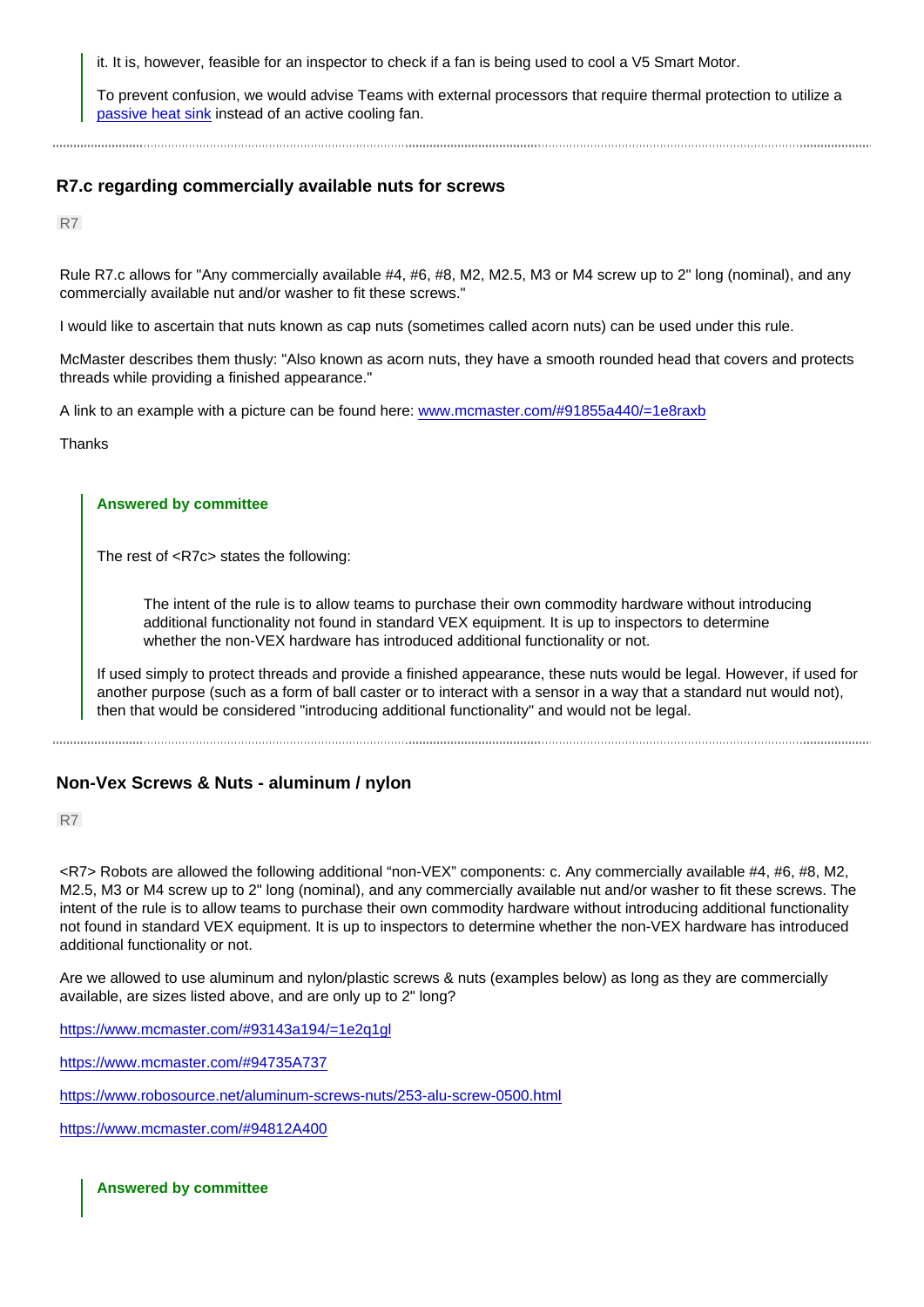<span id="page-7-0"></span>Yes, these would be legal.

In general, as long as the screws do not provide additional functionality beyond a standard screw (such as an eye bolt), "any screw" means "any screw". Properties like material type or color are irrelevant.

# R7i 1/8" Nylon Paracord

R7

R7 states: "Robots are allowed the following additional "non-VEX" components: i. An unlimited amount of 1/8" (or local metric equivalent), braided, nylon rope"

Is ?" 100% nylon braided paracord legal under this rule? For example,

[www.homedepot.com/p/Everbilt-1-8-in-x-500-ft-Black-Premium-Nylon-Paracord-70070/206192268](https://www.homedepot.com/p/Everbilt-1-8-in-x-500-ft-Black-Premium-Nylon-Paracord-70070/206192268)

### Answered by committee

Yes, this is legal, so long as it is 1/8" in diameter and made of braided nylon.

# Hardware specified by VEXpro, but not available from VEXpro.

R7 VEX U

Sorry to be so nitpicky, but there are a couple points on hardware that was not clarified on the June 15th update:

"Answered by Game Design Committee That being said, rivets and hardware found inside of VEXpro kits are considered legal fasteners for VEX U. We will be sure to clarify this in the June 15th update." (emphasis mine).

There are six references to a McMaster Carr part withen the vexpro product specifications, two for master links, three for screws, and one for a washer.

On the page for roller chain: [www.vexrobotics.com/roller-chain.html](https://www.vexrobotics.com/roller-chain.html) "Note: VEXpro does not offer a #35 master link for purchase separately. We recommend McMaster-Carr part number 6261K191 as a suitable replacement. The #25 Roller Chain requires a standard master link. VEXpro does not offer a standard #25 master link. We recommend McMaster-Carr part number 6261K108 as a suitable replacement."

And on the page for the linear gussets:

[content.vexrobotics.com/vexpro/pdf/217-4399-20180116.PDF](https://content.vexrobotics.com/vexpro/pdf/217-4399-20180116.PDF) "(Note: Some McMaster parts required)" and the BOM lists the following: McMaster P/N 91251A555 1/4-20 x 3.250" Screw McMaster P/N 91251A553 1/4-20 x 2.750" Screw McMaster P/N 91251A550 1/4-20 x 2.000" Screw McMaster P/N 92141A029 9/32" ID x 5/8" OD Washer

Additionally, the versaframe page notes using 5/32 rivets for assembly (https://www.vexrobotics.com/versaframestock.html), but these are not sold by VEXpro, only 1/8 rivets are avaialble.

Do the references to McMaster-Carr parts, and to a 5/32 rivet, make these McMaster-Carr parts legal for VEX-U?

If so, then would the legality of a 1/4-20 x 3.250" screw (McMaster 91251A555) make any shorter screw lengths of 1/4-20 screw legal also (since long screws can obviously be cut shorter). In the same way, VEXpro sells a #10-32 x 2.5 long screw and 10-32 locknut (in kit 217-4824), so would this make #10 screws up to 2.5 long also be legal?

Thank you for your time and consideration.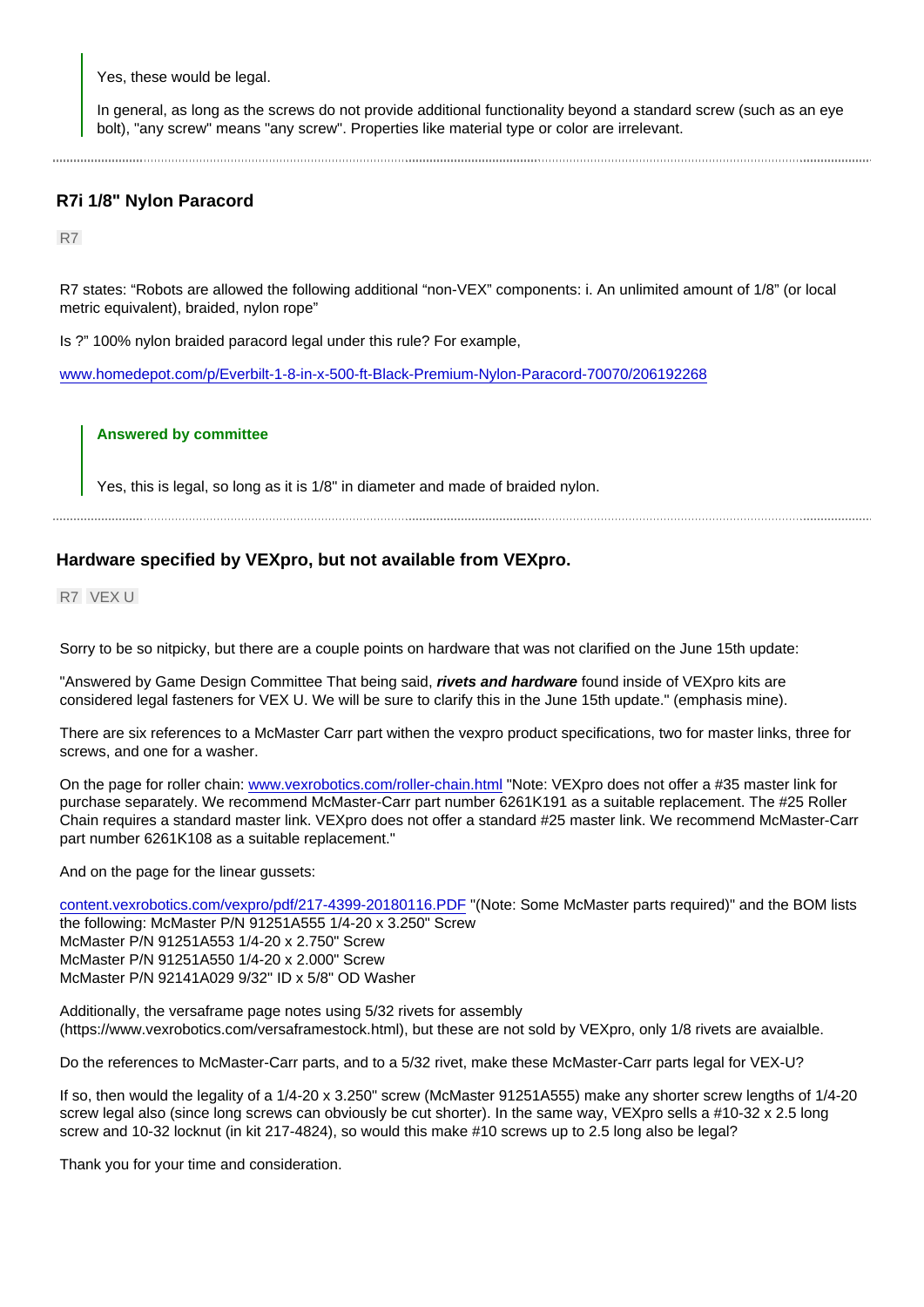#### <span id="page-8-0"></span>**Answered by committee**

Sorry to be so nitpicky, but there are a couple points on hardware that was not clarified on the June 15th update.

No apology needed, these types of questions are beneficial to all teams as we work through the nuanced implications of this year's VEX U rules.

Do the references to McMaster-Carr parts, and to a 5/32 rivet, make these McMaster-Carr parts legal for VEX-U?

For the most part, yes.

The #25 master link (6261K108) is legal for this purpose (alongside VEXpro #25 chain).

The following items will be clarified in the August 17th manual update:

- All rivets up to 1/4" will be legal
- 1/4-20 screws, washers, and nuts will be legal
- #10 screws, washers, and nuts will be legal (in addition to the #4, #6, and #8 screws as specified in R7-c)

### **Are the number plates legal or illegal?**

R7

#### Howdy!

The number plates from the last few year's games are not in the legal or illegal appendices.

I assume they are not allowed for robot construction because of < R7 > c:

c. Only the VEX IQ components specifically designed for use in Robot construction are allowed. Using additional components outside their typical purpose is against the intent of the rule (i.e. please don't try using VEX IQ apparel, team or event support materials, packaging, **Field Elements,** that are not listed in the Legal Parts Appendix or other non-robot products on a VEX IQ Challenge Robot)

Emphasis mine.

I would also think that the plates could be used as a non functional decoration.

But what I THINK doesn't matter... How say you?

#### **Answered by committee**

The number plates used on VEX IQ Challenge fields can be considered equivalent to part 228-2500-292, Blank VRC / VEXU Team Number Plate, which is included in the Legal Parts Appendix. Therefore, yes, they are legal. We will look into updating the Legal Parts Appendix to reflect this more clearly in the future.

# **Making Smart Cords**

R7

Are teams allowed to make SMART Cords using cable and a crimper?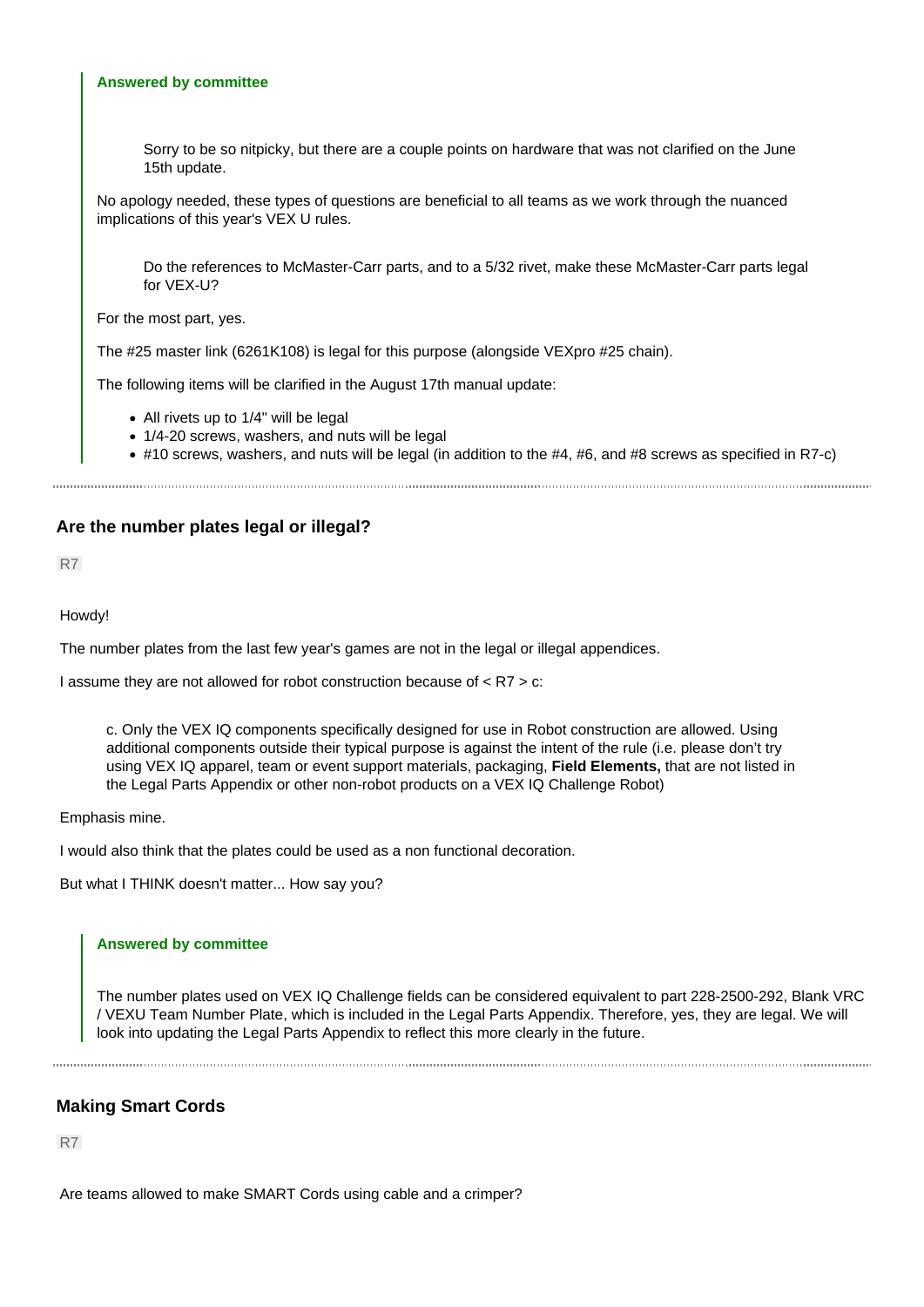#### <span id="page-9-0"></span>**Answered by committee**

No, this is not legal.

# **Use of Color Filter for Vision Sensor**

R7

Under R7a color filters are allowable for Light Sensors, is it an option to use color filters for the VEX Vision sensor? A color filter could be employed to assist in the more accurate detection of a single color--i.e. green, orange, etc. This is important given the fact that the flashlight is not compatable with V5.

# **Answered by committee** This would be permissible if the hypothetical filter satisfied all other Robot rules, such as R9: < R9 > A limited amount of custom plastic is allowed. Robots may use non-shattering plastic from the following list; polycarbonate (Lexan), acetel monopolymer (Delrin), acetal copolymer (Acetron GP), POM (acetal), ABS, PEEK, PET, HDPE, LDPE, Nylon (all grades), Polypropylene, FEP; as cut from a single 12" x 24" sheet up to 0.070" thick. a. Shattering plastic, such as PMMA (also called Plexiglass, Acrylic, or Perspex), is prohibited. b. Plastic may be mechanically altered by cutting, drilling, bending etc. It cannot be chemically treated, melted, or cast. Heating polycarbonate to aid in bending is acceptable.

# **Can a team make custom paddles for their controllers?**

R7

<R7> VEX IQ parts only. Robots may be built ONLY from official robotic components from the VEX IQ product line, unless otherwise specifically noted within these rules.

Curious if you can make custom 3-D parts for controllers. <R7> only covers the robot itself.

#### **Answered by committee**

There are no rules prohibiting this, therefore it is legal, provided no other rules are violated (such as G8).

# **Vision sensor**

R7

Can the vision sensor be used in the competition?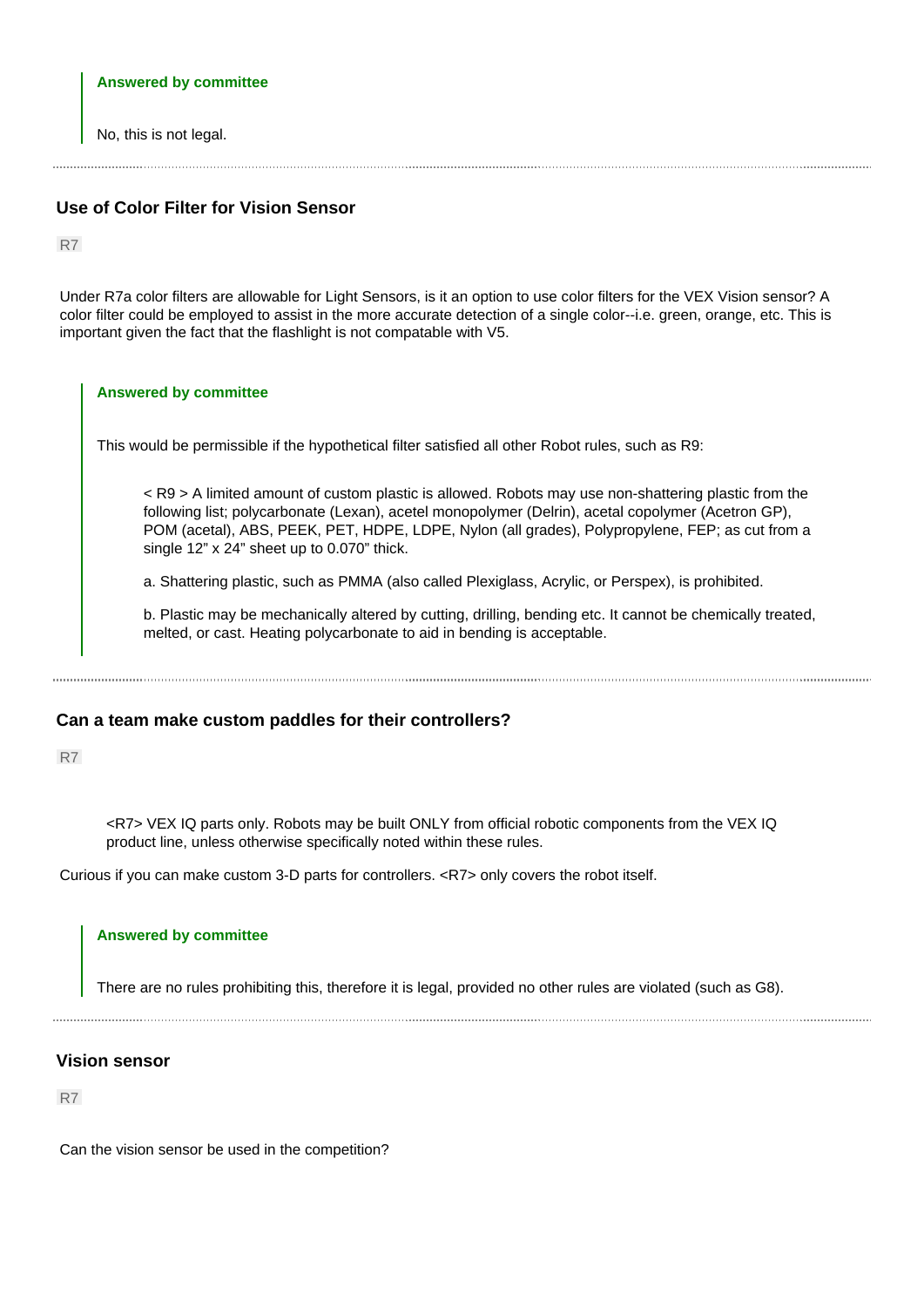#### <span id="page-10-0"></span>Answered by committee

The Vision Sensor is included in the VIQC Squared Away Illegal Parts Appendix, and is therefore not legal for competition use.

[link.vex.com/docs/viqc-squared-away-IllegalParts](https://link.vex.com/docs/viqc-squared-away-IllegalParts)

# (Il)Legal parts list

R7

According to the note at the end of <R7>,

Note: A comprehensive list of legal parts can be found in the VEX IQ Challenge Legal Parts Appendix, which will be released alongside the June 14th Game Manual Update (as noted in <G17>.

As this has passed by a couple of weeks, are the lists available somewhere? Thanks!

#### Answered by committee

We sincerely apologize for the delay in the release of these documents. They have now been posted and can be found at this page:

[www.vexrobotics.com/vexiq/competition/viqc-current-game](https://www.vexrobotics.com/vexiq/competition/viqc-current-game)

# <R7e>. is Paracord still legal?

R7

With the question of prior Q&A rulings in the air, we would like to know if paracord still meets the definition of unlimited 1/8" braided nylon rope?

[www.vexforum.com/t/answered-alternate-rope/30162](https://www.vexforum.com/t/answered-alternate-rope/30162)

Thank you!

#### Answered by committee

Please see rule R7e, quoted here for reference:

<R7> Certain non-VEX EDR components are allowed. Robots are allowed the following additional "non-VEX" components:

e. An unlimited amount of 1/8" (or local metric equivalent), braided, nylon rope

The term "paracord" describes neither diameter nor material type.

There are some ropes branded as "paracord" which would be legal, as they are made of braided nylon and are 1/8" in diameter:

- [paracord.com/collections/550-solids/products/acid-brown-1](https://paracord.com/collections/550-solids/products/acid-brown-1)
- [www.homedepot.com/p/Everbilt-1-8-in-x-500-ft-Black-Premium-Nylon-Paracord-70070/206192268](https://www.homedepot.com/p/Everbilt-1-8-in-x-500-ft-Black-Premium-Nylon-Paracord-70070/206192268)